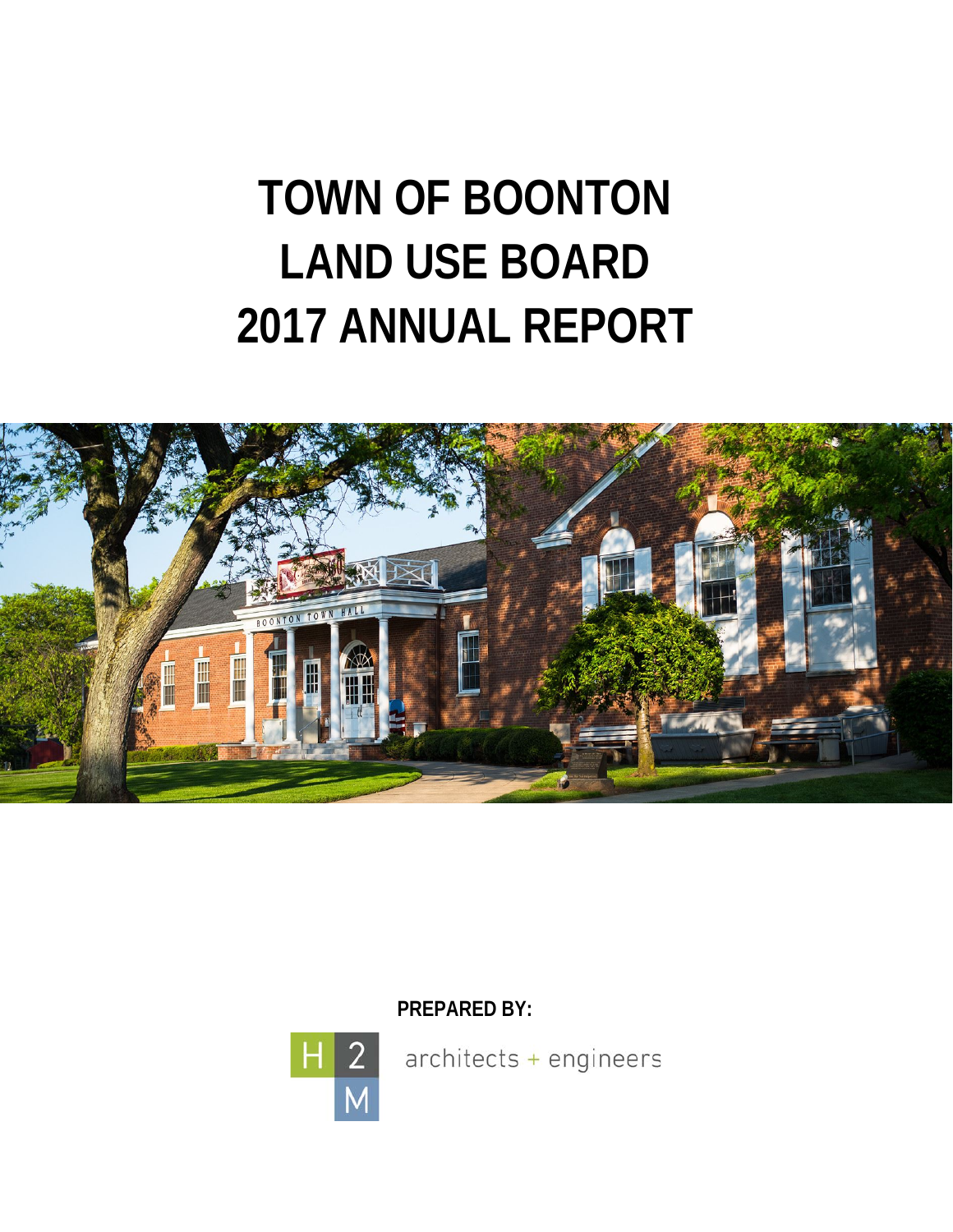## **A. STATUATORY REQUIREMENT**

The Zoning Board of Adjustment (ZBA) is required to review its actions on an annual basis. This report is submitted in accordance with the requirements of the New Jersey Municipal Land Use Law (MLUL), N.J.S.A. 40:55D 70.1, set forth below.

**40:55D 70.1**: *Report on variance applications, amendment recommendations. The board of adjustment shall, at least once a year review its decisions on applications and appeals for variances and prepare and adopt by resolution a report on its findings on zoning ordinance provisions which were the subject of variance requests and its recommendations for zoning ordinance amendment or revision, if any. The board of adjustment shall send copies of the report and resolution to the governing body and planning board.*

This report provides information on **ALL** applications before the Town's Land Use Board.

## **B. DISCUSSION OF APPLICATIONS IN 2017**

**1. #2016-8. Park Woods.** The application proposed to construct 21 townhouses on a parcel split-zoned for single-family residential (R-1A) and partially for business (B-4). Per the Town's zoning code, neither zone permits townhouses which is a separately defined use from a multi-family building, and it was the opinion of H2M that the applicant requires a use variance. In addition, the site plan application requires several bulk variances related to common area space, private yard depth, and building distance from a public roadway. There are also several waivers required for steep slope disturbance.

*Status – Extended. In a letter dates August 30, the applicant communicated its intent to modify the plan based on Board feedback.* 

**2. #2016-12. Jam E. Masjid Islamic Center.** This application was submitted in late 2016, but adjudicated in 2017. The application required a use variance for a 2-family home in a zone where only single-family homes are permitted. Because of the number of units being applied for, the application also requested a waiver in the number of parking spaces required. In its decision, the Board determined the application did not meet the positive criteria standards required by the MLUL. Further, the application would hinder the zone plan by intensifying the use in a zone that is envisions to support single-family homes

#### *Status – Denied.*

**3. #2017-1. DACO.** The application required a use variance for multiple uses on a single block and lot in an I-1 zone, where one principle use is permitted. The original application would have provided for 3 additional uses in addition to the current use as a DACO facility. The application was later amended to include 2, rather than 3, additional principle uses. As a result of the multiple uses, several bulk variances are required as a result of each use needing to meeting all bulk requirements as if each use were its own block and lot.

*Status – Extended. Factors related to access to the proposed uses via the Division Street extension, a private roadway, need to be resolved prior to a determination being made.*

*4.* **#2014-2. Prazen/Syles.** The hearing that took place on May 10, 2017 was an amended site plan for additional soil disturbance and an alternate retaining wall design.

*Status - Approved.*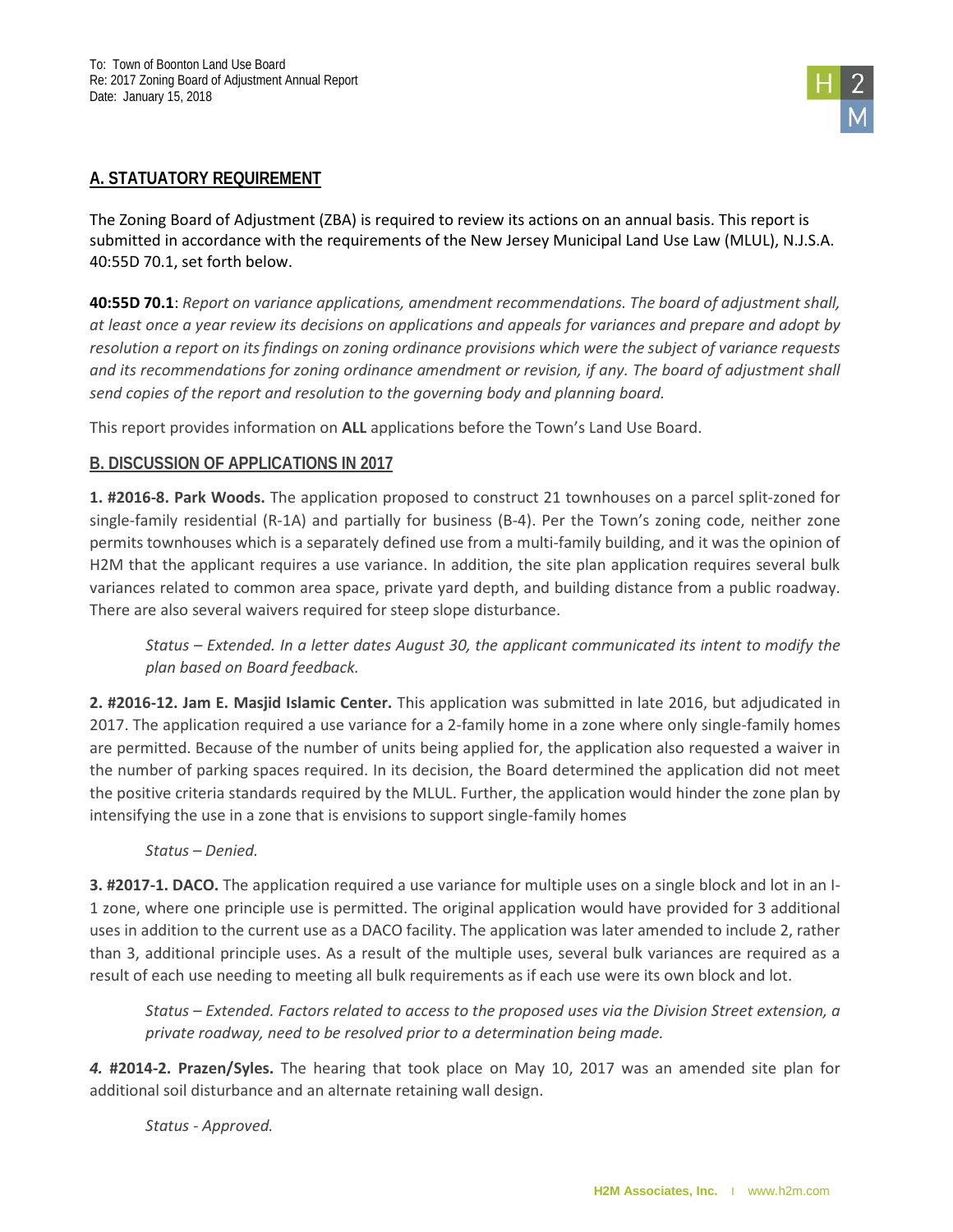

**5. #2017-2. Visioli.** The application for 213 Marc Boulevard required bulk variances for the expansion of preexisting nonconforming conditions of the minimum side yard setback, maximum building coverage, and maximum lot coverage required related to the expansion of an attached garage and driveway.

### *Status – Approved.*

**6. #2017-3. Monrad.** The application for 310 Taft Street required a bulk variance for a pre-existing nonconforming condition related to a side yard setback. The applicant proposed to construct an addition to its  $2<sup>nd</sup>$  floor over an existing  $1<sup>st</sup>$  floor.

*Status – Approved.*

**7. #2017-4. Paper Perfect.** The application at 302 Boonton Avenue was for minor site plan approval for a wallpaper sales and installation business within a B-2 zone, adjacent to an R-3A zone. The application was approved subject to modified locations for the dumpster and ADA parking space, and an extension of fence screening along the property line adjacent to the residential area.

#### *Status – Approved.*

**8. #2017-5. 204 Washington, LLC.** The application at 204 Washington Street required a use variance and a conditional use variance to construct a convenience store with fueling operations, and a second story office. In addition, several design standard waivers were requested for parking spaces and off-street loading space. Several of the conditions required of a motor service vehicle station in a B-2 zone were not met.

#### *Status – Denied.*

**9. #2017-6. Strauss.** This application was a minor subdivision at 472 Lathrop Avenue. As part of the project, sections of the home currently on the site would be removed to convert it from a non-conforming two family home to a single-family home. The proposed lots conformed to the bulk standards within the R-2A zone.

## *Status – Approved.*

**10. #2017-7. Ryan.** The application for 123/129 Glover Street was a lot line change as a result of a section of 129 Glover Street acquired by the applicant, who lives at 123 Glover Street. The intent of the lot line change was to "square off the property.

## *Status – Approved.*

**11. #2017-9. 217 West Main St, LLC.** The application for 217 West Main Street was for site plan approval of a medical office building to be located within a B-4 zone. The existing use was a single-family home. The application required design waivers for the number of parking spaces and the dimensions of the spaces. As conditions of approval, the applicant agreed to widen and stripe the public alleyway as the first phase of the project. In addition, the applicant would pay for an extension of the curb of the adjacent property, subject to that property owners approval, and expand the existing hedgerow to provide more screening for adjacent residential properties. Additional traffic arrows and parking signage would be provided. The application was approved.

*Status – Approved.*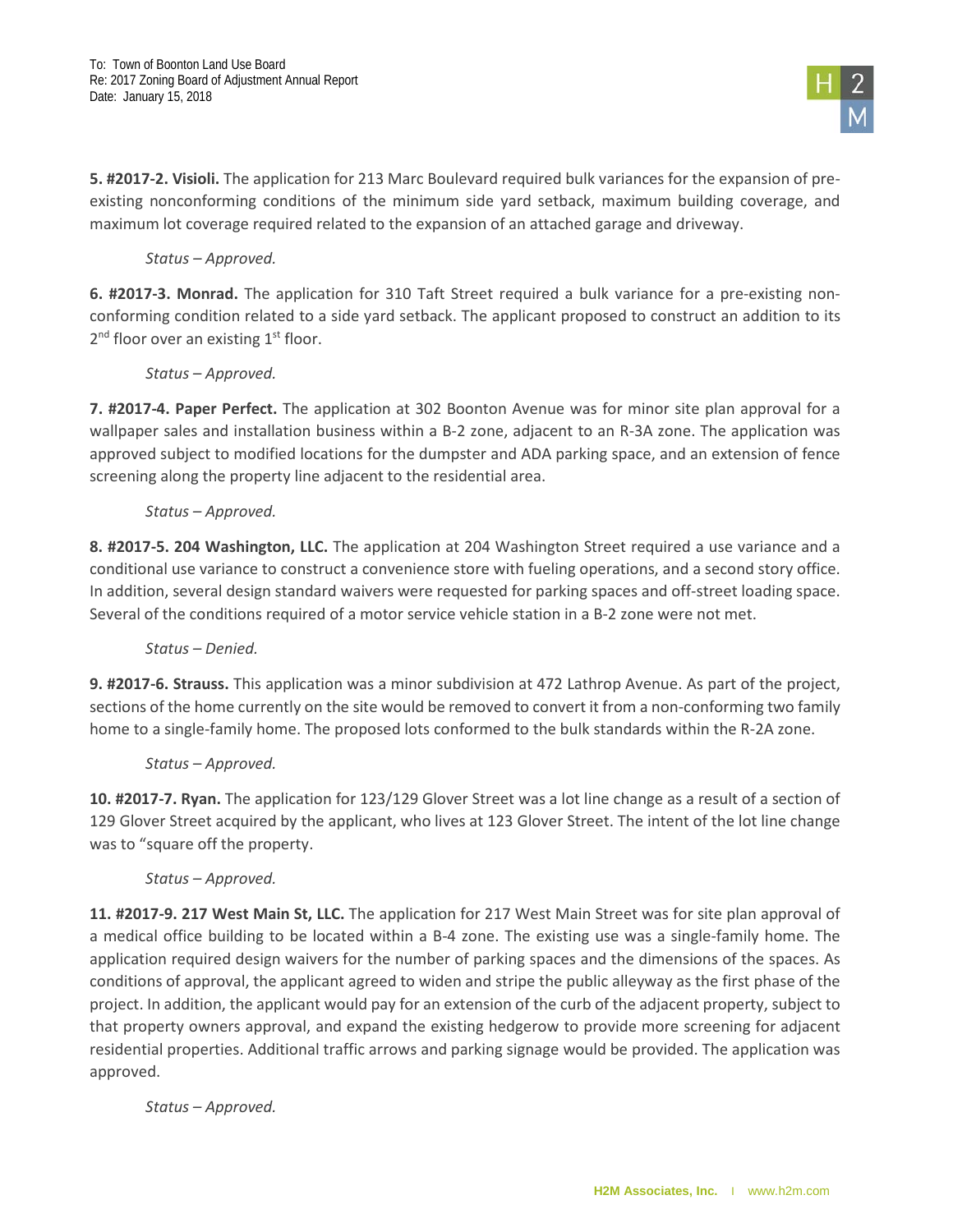## **C. SUMMARY OF APPLICATIONS IN 2017**

In 2017, there were a total of eleven (11) applications heard by the Planning Board, of which six (6) required a variance. Four (4) of the applications required a use variance. Of those use variances, two applications were denied, and two have been extended into 2018. Five (5) of the applications required a bulk variance. Of these, two are the applications which have been granted extensions, and three were approved.

## **D. RECOMMENDATIONS FOR AMENDMENTS OF REVISIONS TO THE ZONING ORDINANCE**

Based on the applications heard in 2017, we make the following recommendations for revisions to the Town of Boonton Zoning Ordinance:

1. Revise *§300, Attachment 1: Schedule of Requirements* to remove "multifamily dwellings" as a permitted Primary Principal Use in the B-4 zone. The ordinance for the B-4 zone does not explicitly allow for multifamily dwellings in the zone. However, the B-4 zone allows any use permitted in the R-2 zone as regulated in that district. The R-2 district permits any use permitted in the R-1 district, and townhouses in the R-2B district only. The R-1 district permits townhouses in the R-1B district only. Neither the R-1 or R-2 district expressly permits multifamily dwellings in the district, creating confusion as to how multifamily dwellings were extended as a permitted use within the B-4 District.

2. Revise *Article XXII: District Regulations* to eliminate "nesting" within the zoning code. We recommended removing the nesting (i.e. R-1 district permits A, B, C and D uses. R-2 district permits all uses permitted in the R-1 district, plus X, Y, and Z uses.). This will remove confusion as to whether certain uses that have been exclusively permitted within a sub-district are wholly permitted in another district. Recommendation #1 is an example of such an instance.

3. Further separate regulations and definitions related to townhouses and multifamily dwellings. Requirements for multifamily dwellings are provided within §300-104B, and different standards related to townhouses are covered in §300-102C; however, §300-104A(3) regulates multifamily dwellings using both the multifamily standards and townhouse standards.

4. Develop a definition for pervious surfaces and ordinance for permitting and calculating lot coverage for man-made pervious surfaces. While the final application did not include credit for porous pavers, application #2017-2 originally included the removal of a certain percentage of lot coverage. An existing asphalt driveway was proposed to be replaced with porous pavers, of which the applicant originally intended to take 100% credit for the removal of lot coverage for the driveway despite the proposed expansion of the driveway. As building material which provides some permeability is being used more abundantly, it is recommended the Town develop more specific definitions for impervious and pervious surfaces, while creating criteria in how much credit an applicant may take towards lot coverage when using pervious material.

5. Review current permitted uses in the business zones and refine and expand as necessary to meet modern business classifications. There are two instances where permitted uses did not strictly meet the definition of the nature of the business within the application.

A. While not requiring a variance, application #2017-4 (Paper Perfect) was a wallpaper supply company that included a storage and installation component. In the B-1 zone, retail stores where products or services are sold to the ultimate consumer does not address aspects of the business